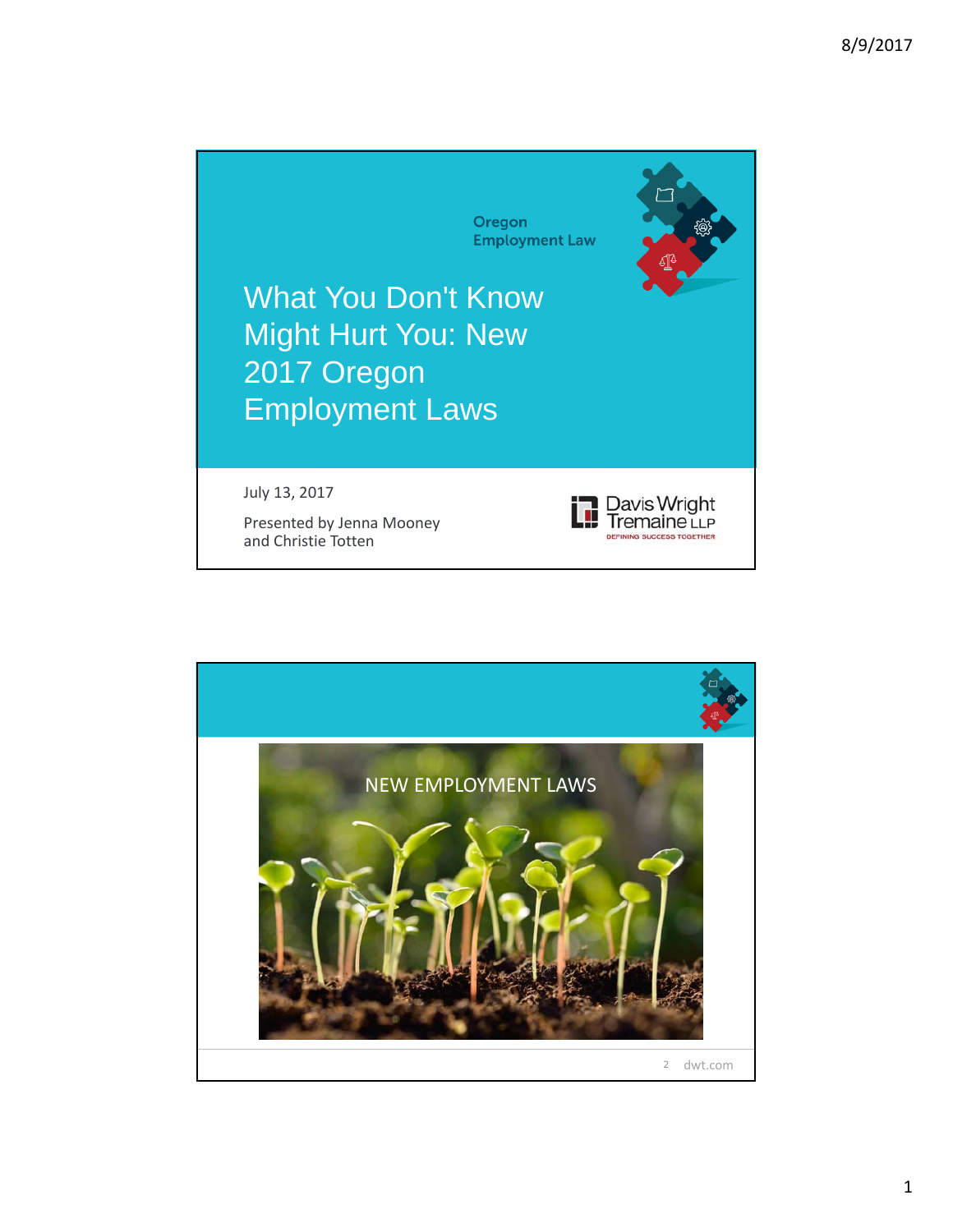

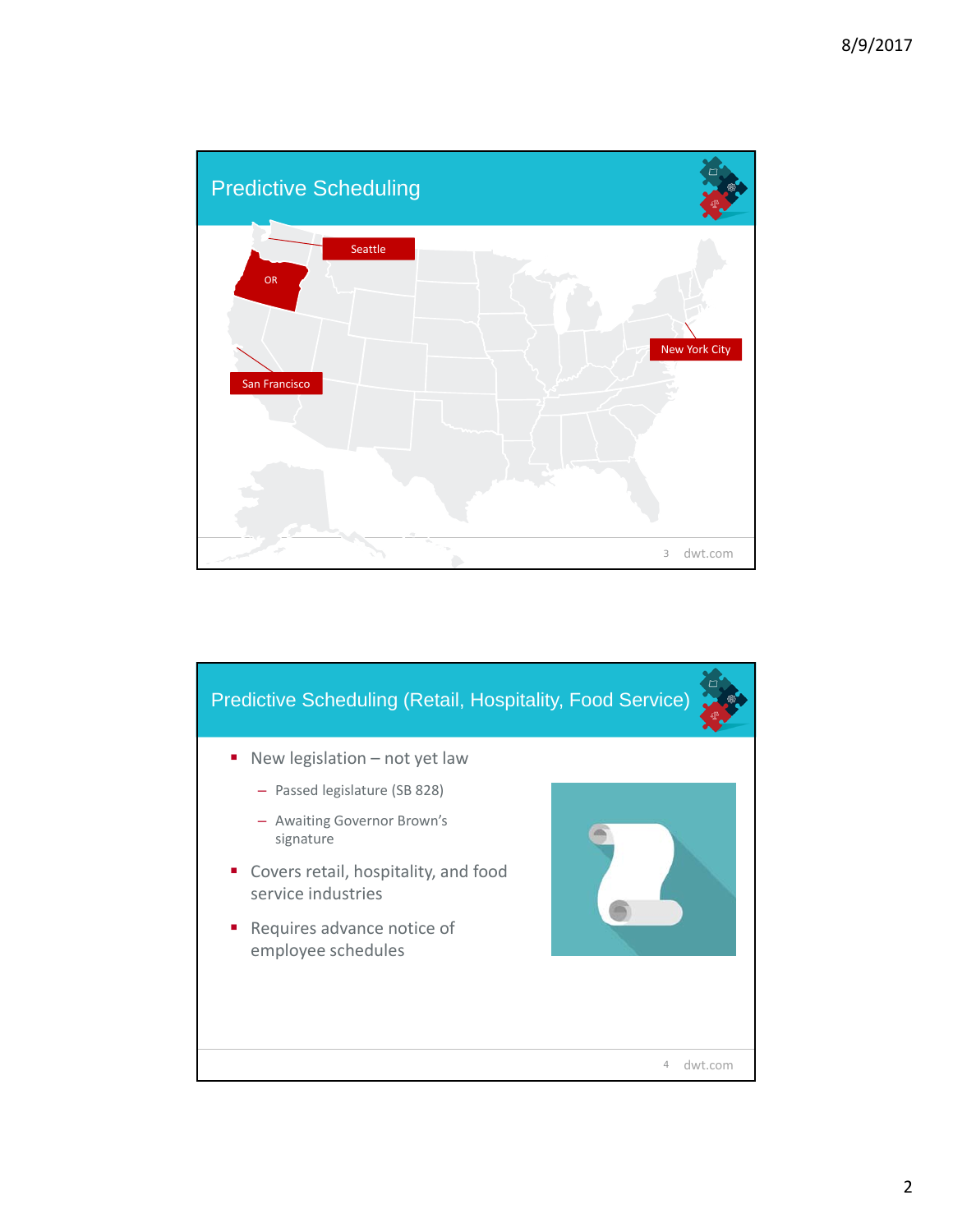## Predictive Scheduling – Coverage

- **Which employees?** 
	- Retail
	- Hospitality
	- Food service
	- NOT salaried
- Which employers?
	- 500 or more employees worldwide
	- Includes "chains" and "integrated enterprises"



dwt.com 5

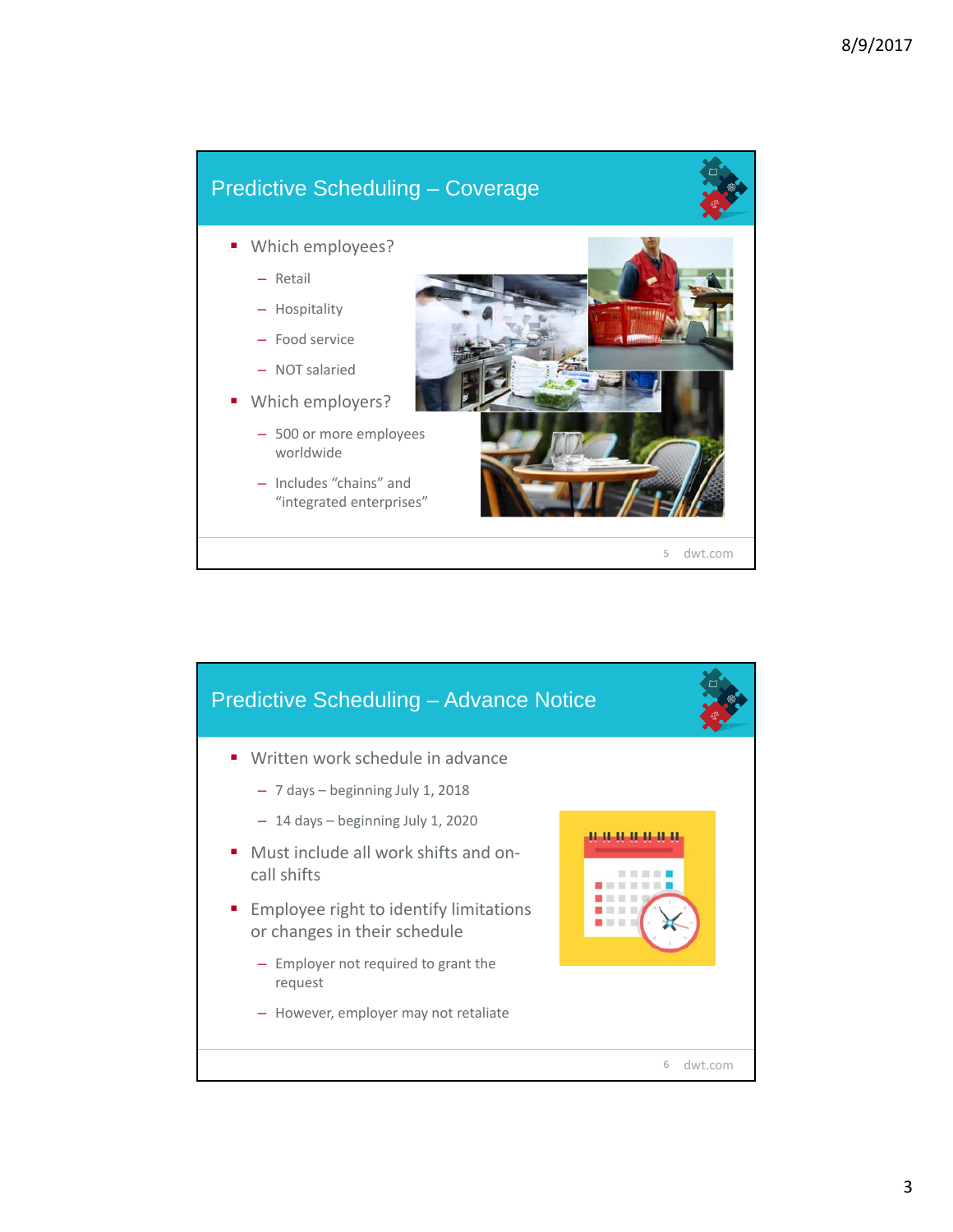## dwt.com 7 Predictive Scheduling – New Hires ■ New hires must get a written, good faith estimate of the employee's work schedule – Given at the time of hiring Notice must: – Estimate of an average month – Explain the voluntary standby list and policies

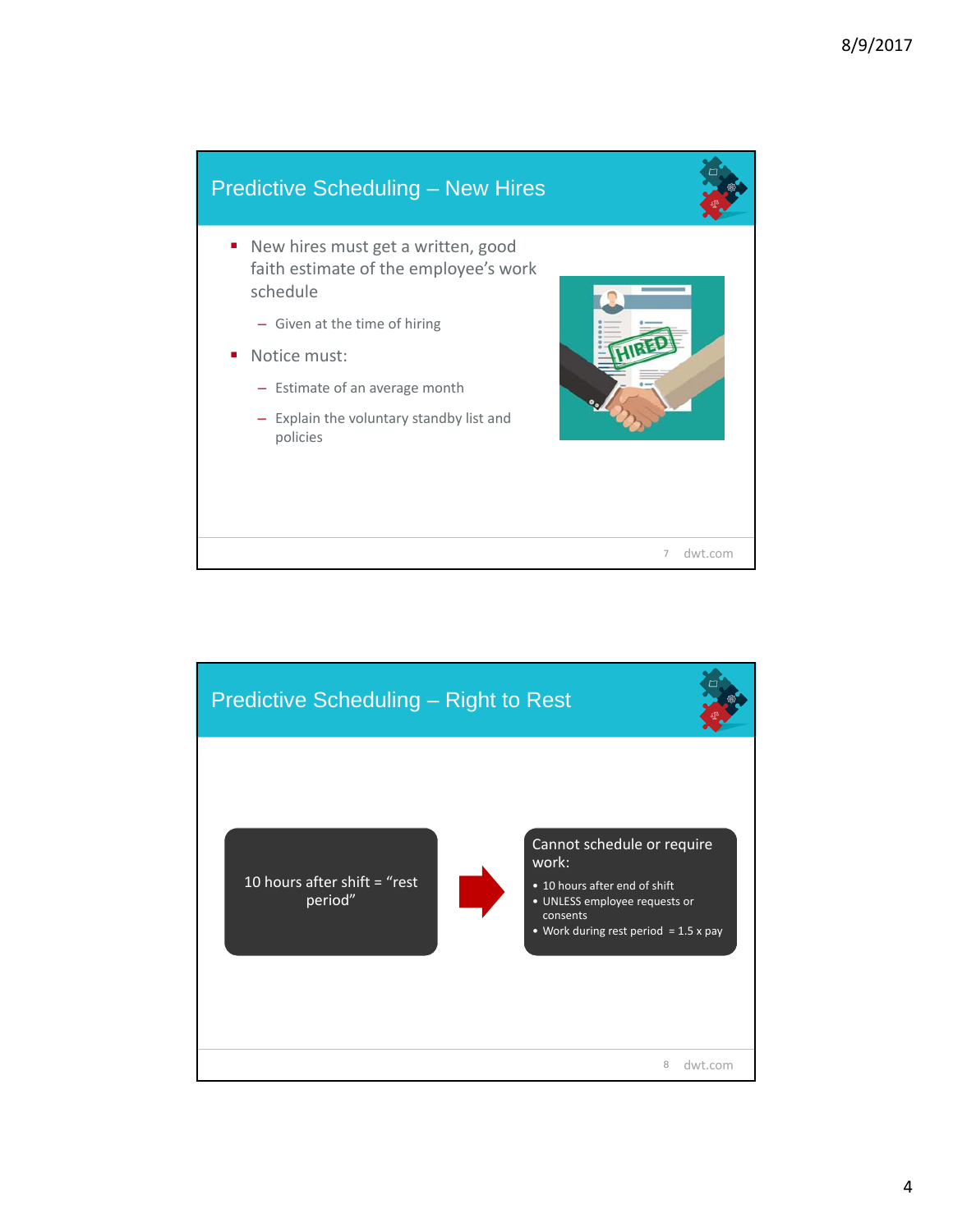

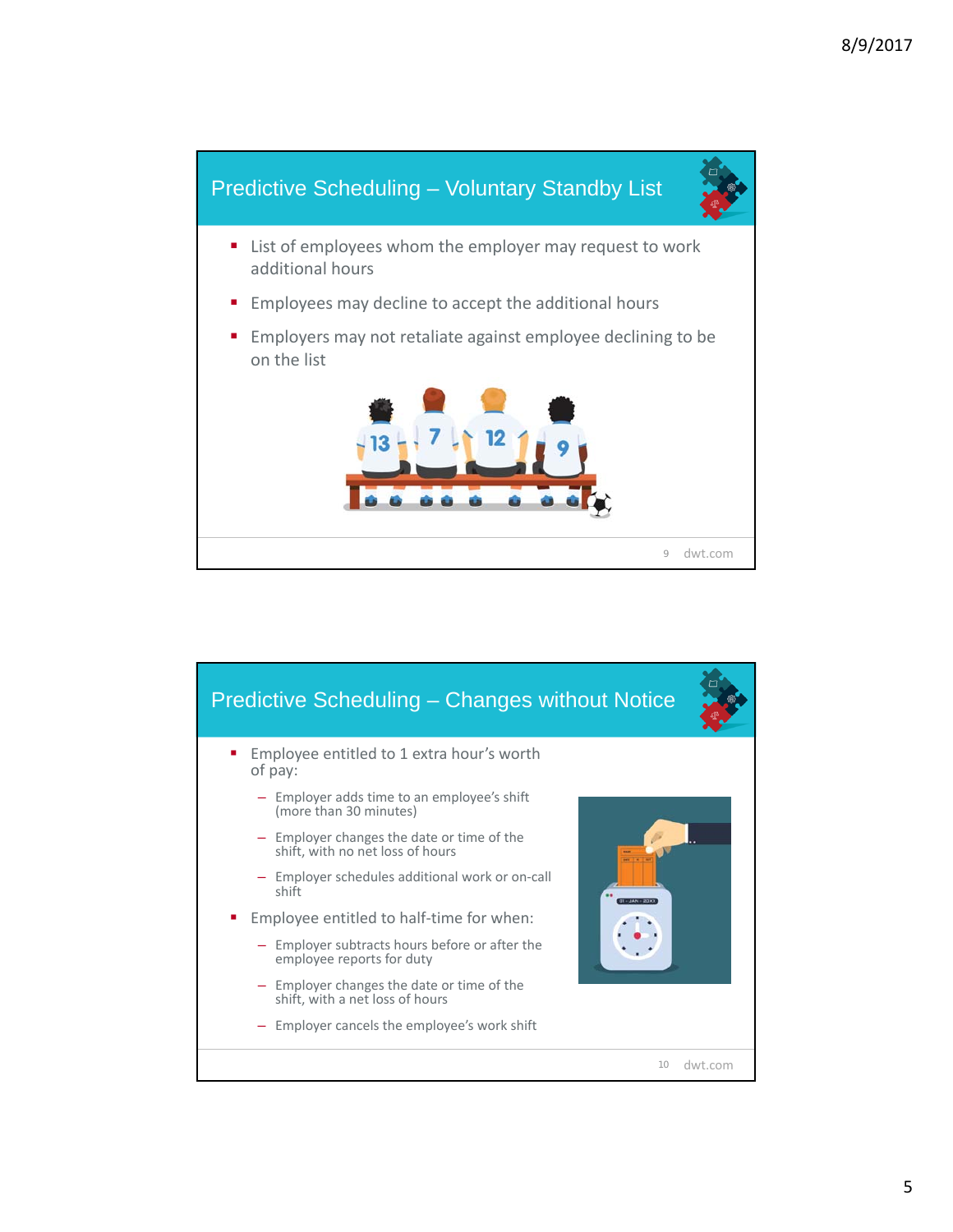

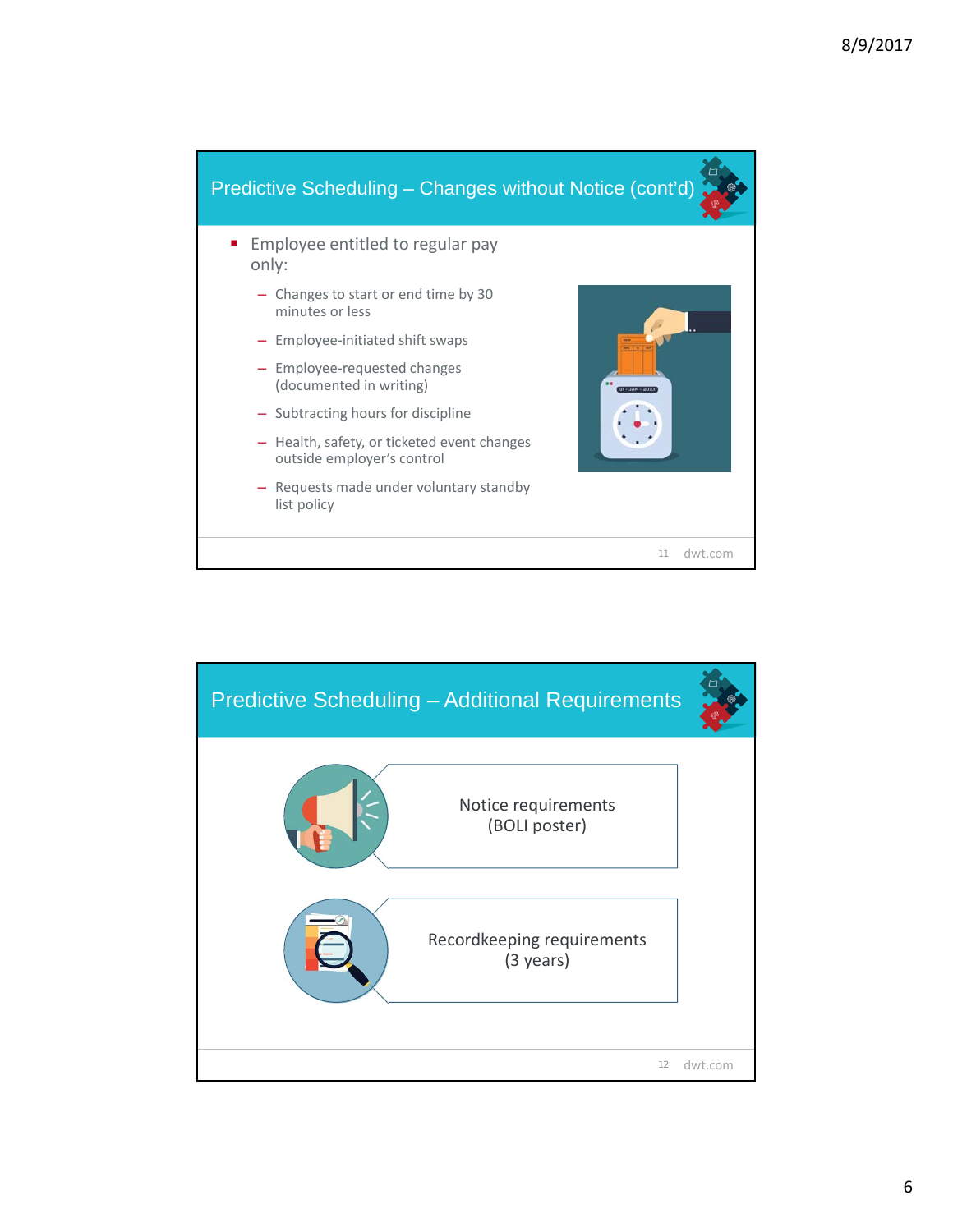## Predictive Scheduling – Penalties



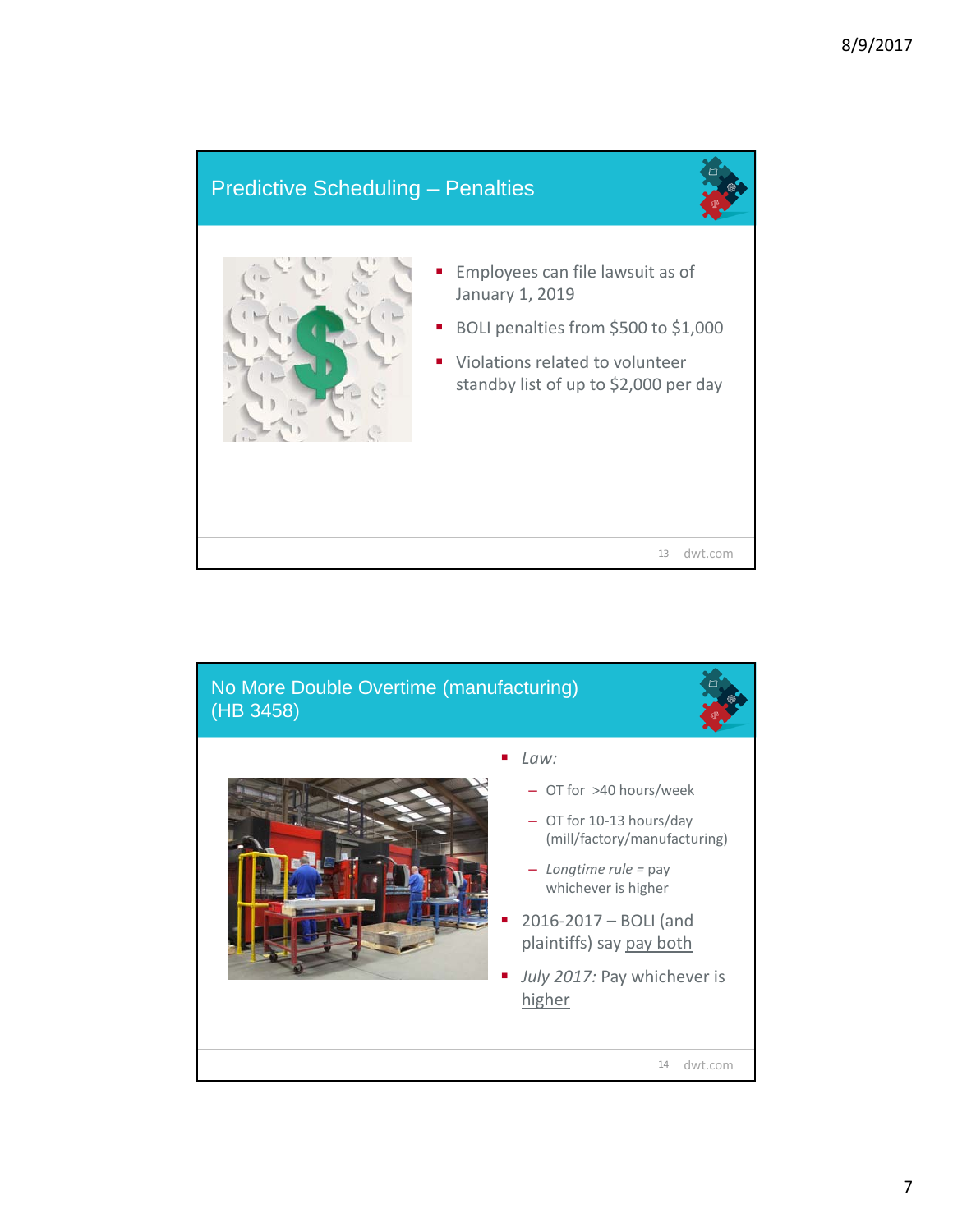## New Maximum Work Hours (manufacturing) (HB 3458)



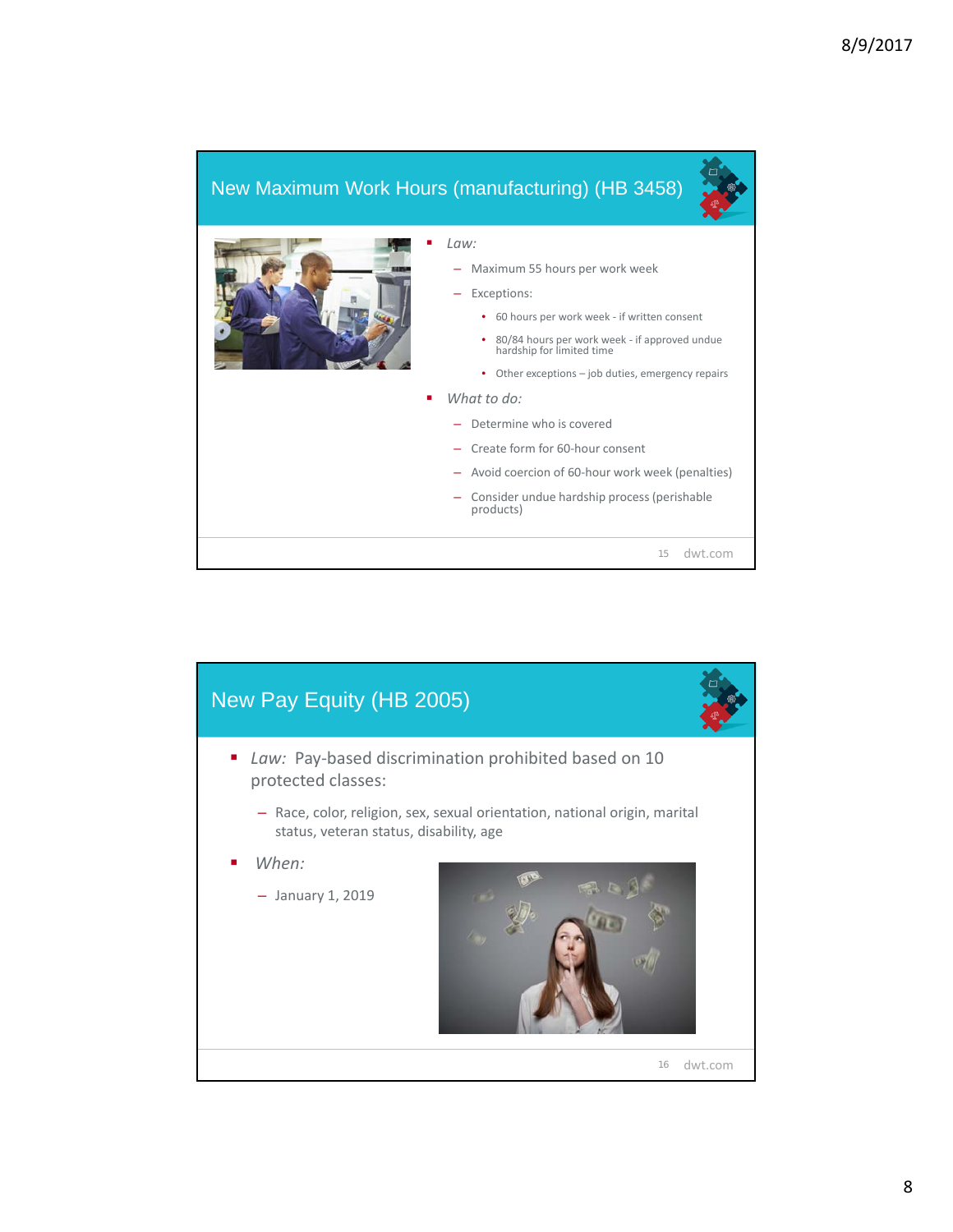

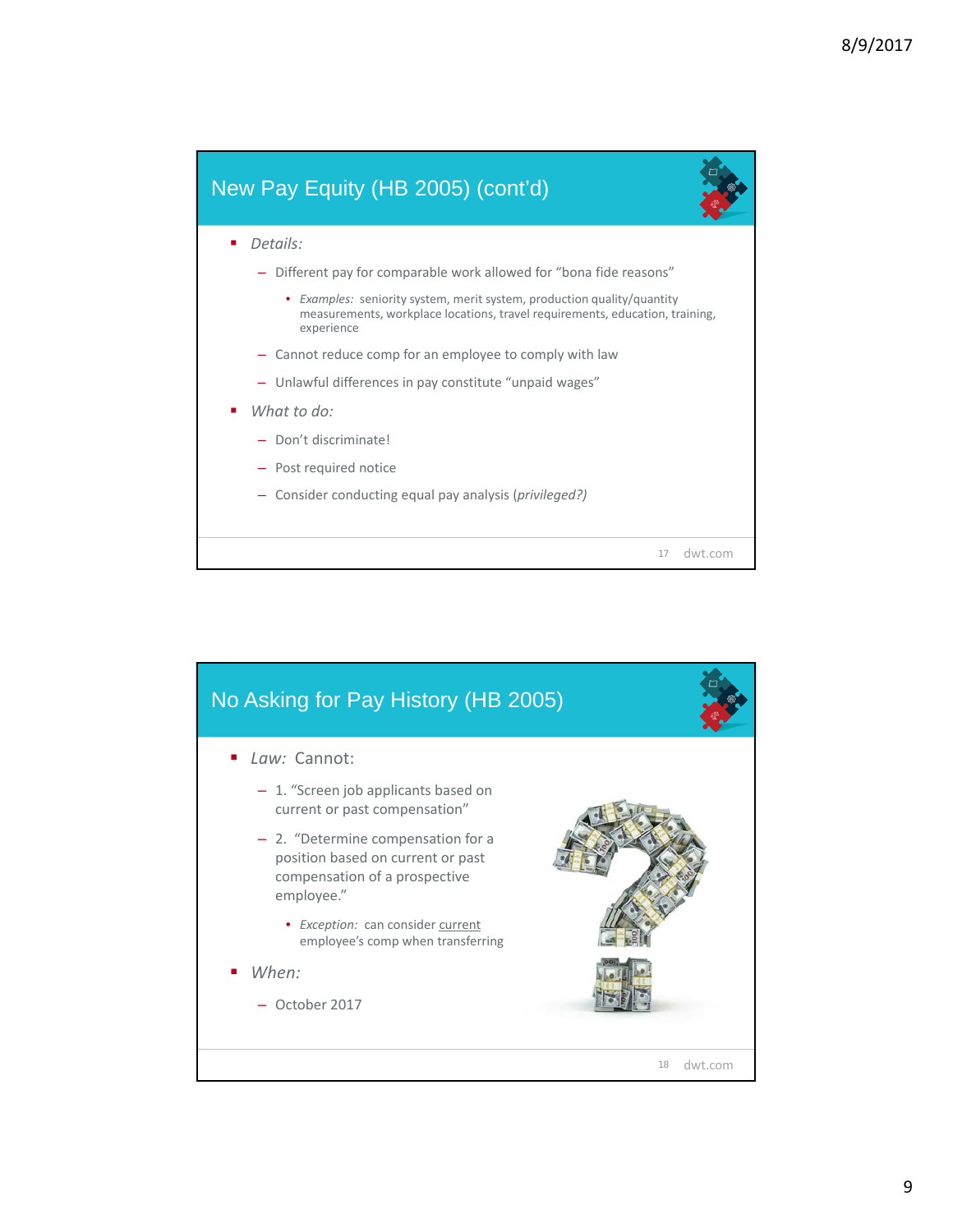

| New minimum wage                         |                                                                                                                                               |                                             |                                               |  |
|------------------------------------------|-----------------------------------------------------------------------------------------------------------------------------------------------|---------------------------------------------|-----------------------------------------------|--|
| Reminder: minimum wage increased July 1: |                                                                                                                                               |                                             |                                               |  |
| <b>Date</b>                              | <b>Standard</b>                                                                                                                               | <b>Portland Metro</b>                       | <b>Nonurban Counties</b>                      |  |
| January 1, 2016                          | \$9.25                                                                                                                                        | \$9.25                                      | \$9.25                                        |  |
| July 1, 2016                             | \$9.75                                                                                                                                        | \$9.75                                      | \$9.50                                        |  |
| <b>July 1, 2017</b>                      | \$10.25                                                                                                                                       | \$11.25                                     | \$10.00                                       |  |
| July 1, 2018                             | \$10.75                                                                                                                                       | \$12.00                                     | \$10.50                                       |  |
| July 1, 2019                             | \$11.25                                                                                                                                       | \$12.50                                     | \$11.00                                       |  |
| July 1, 2020                             | \$12.00                                                                                                                                       | \$13.25                                     | \$11.50                                       |  |
| July 1, 2021                             | \$12.75                                                                                                                                       | \$14.00                                     | \$12.00                                       |  |
| July 1, 2022                             | \$13.50                                                                                                                                       | \$14.75                                     | \$12.50                                       |  |
| July 1, 2023                             | Adjusted annually<br>hased on the<br>increase, if any, to the<br><b>US City average</b><br>Consumer Price Index<br>for All Urban<br>Consumers | \$1.25 over the<br>standard minimum<br>wage | \$1 less than the<br>standard minimum<br>wage |  |
| dwt.com<br>20                            |                                                                                                                                               |                                             |                                               |  |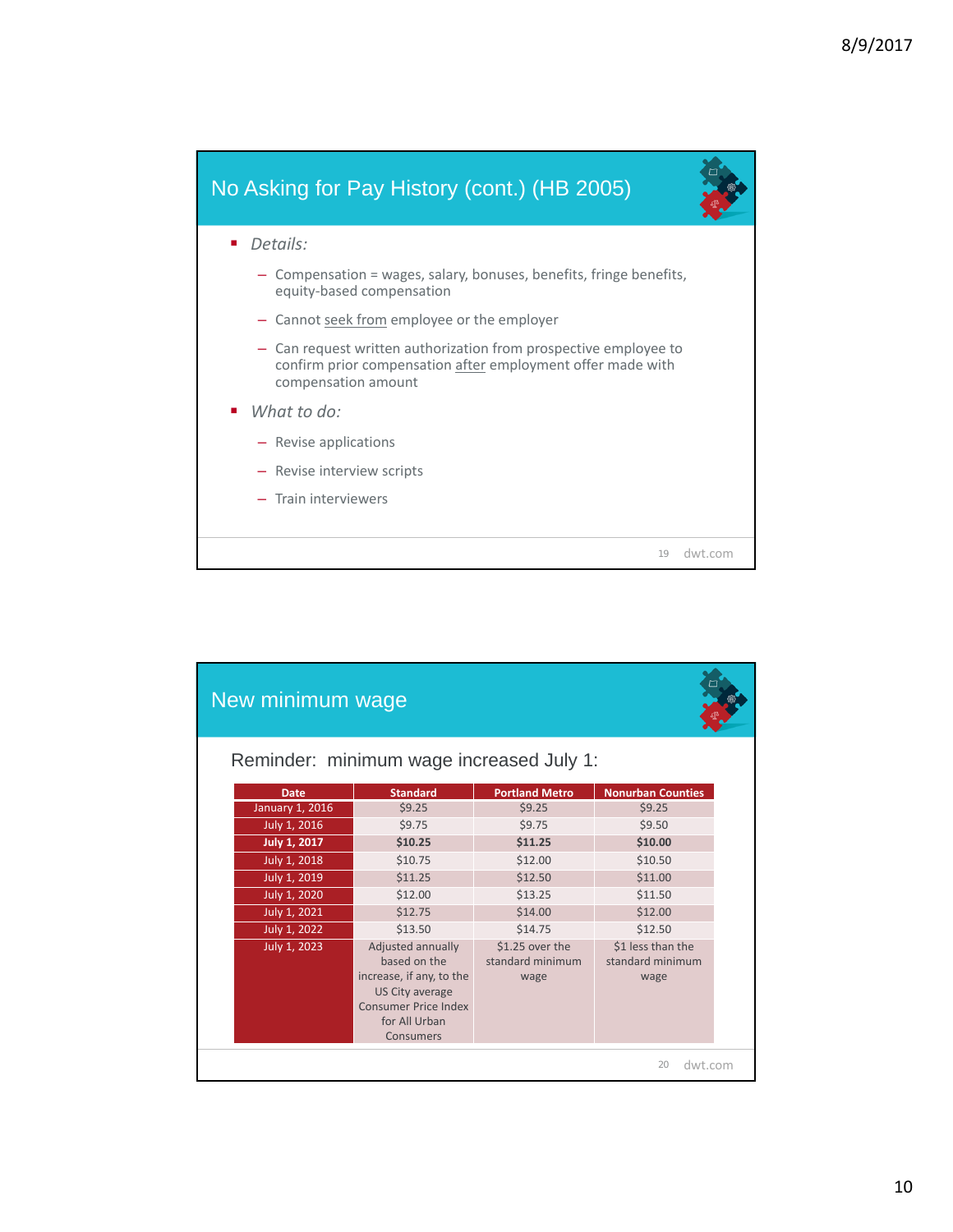